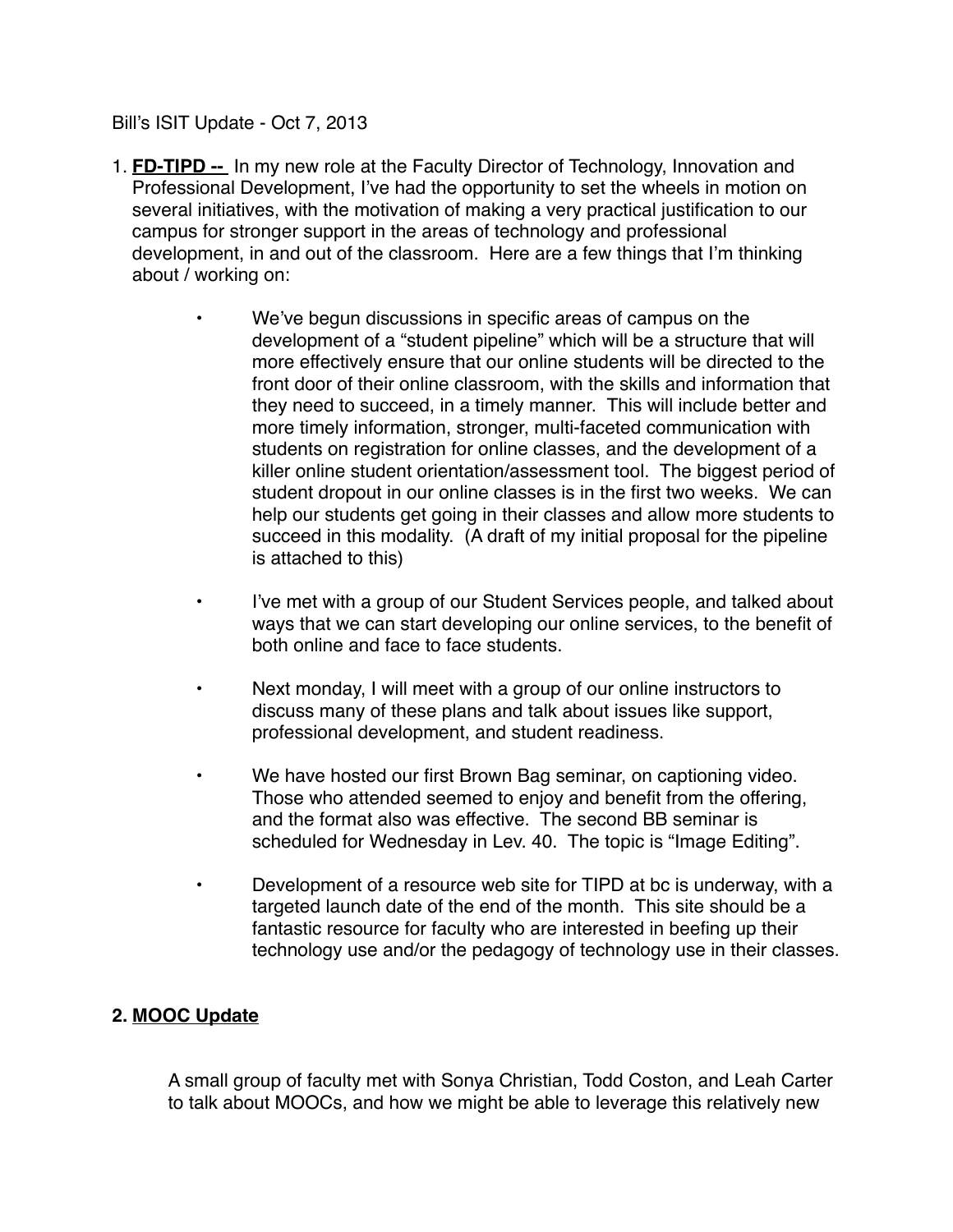concept to benefit our students at BC. MOOCs, and the news surrounding them of low student success rates and rumor of their usage to overwork faculty and reduce the faculty workforce, have caused widespread concern in academia despite their fairly widespread adoption.

Our discussion centered around how BC might benefit from this idea without putting ourselves at any major risk from these potential negative factors. The group decided to move forward with a small number of MOOC offerings for Spring 2014 semester to be used as a pilot study for how these ideas might fit together in a productive way. One of my classes, COMS B74b (Web Design: HTML & CSS) will be among the first.

The structure of the MOOC / Traditional class combination will be as follows:

A regular online section will be opened for the class, with a higher maximum than usual. No other changes to the regular course or the curriculum will be needed.

A MOOC will be opened, using the same course materials (which will consist of video, reading, and other resources, as well as quizzes, projects and also peer discussion forums for students to discuss material.

The major difference between the MOOC and the Online Course will be the level of interaction between the faculty member and the students. In the MOOC, the students will not have the level of support, and interaction with the instructor that those in the regular section will have. However, within the first two weeks of class, students who are participating in the MOOC will be able to enroll in the regular section and continue their work for credit, with the full amount of support and interaction given to regular students. The MOOC section will be used as a place for students to "test drive" an online course and/or the material, and will contain multiple "advertisements" for the regular online section, and for whatever degree programs it is a part of. After the first two weeks, students in the MOOC can continue through the entire course (or not), as they please.

We have discussed different compensation structures for the MOOC section, but have not settled on anything yet. Clearly, the union will need to be involved in this process. One idea brought to the table was some percentage of the MOOC section be added to the regular section enrollment at the census date for the purpose of pay. For example:

MOOC Enrollment: 2000 Regular Enrollment: 50

Formula:  $Pay = (.01 \times MOOC) + Regular$ So: Pay =  $20 + 50$ , which is 70, which is 1.5 pay.